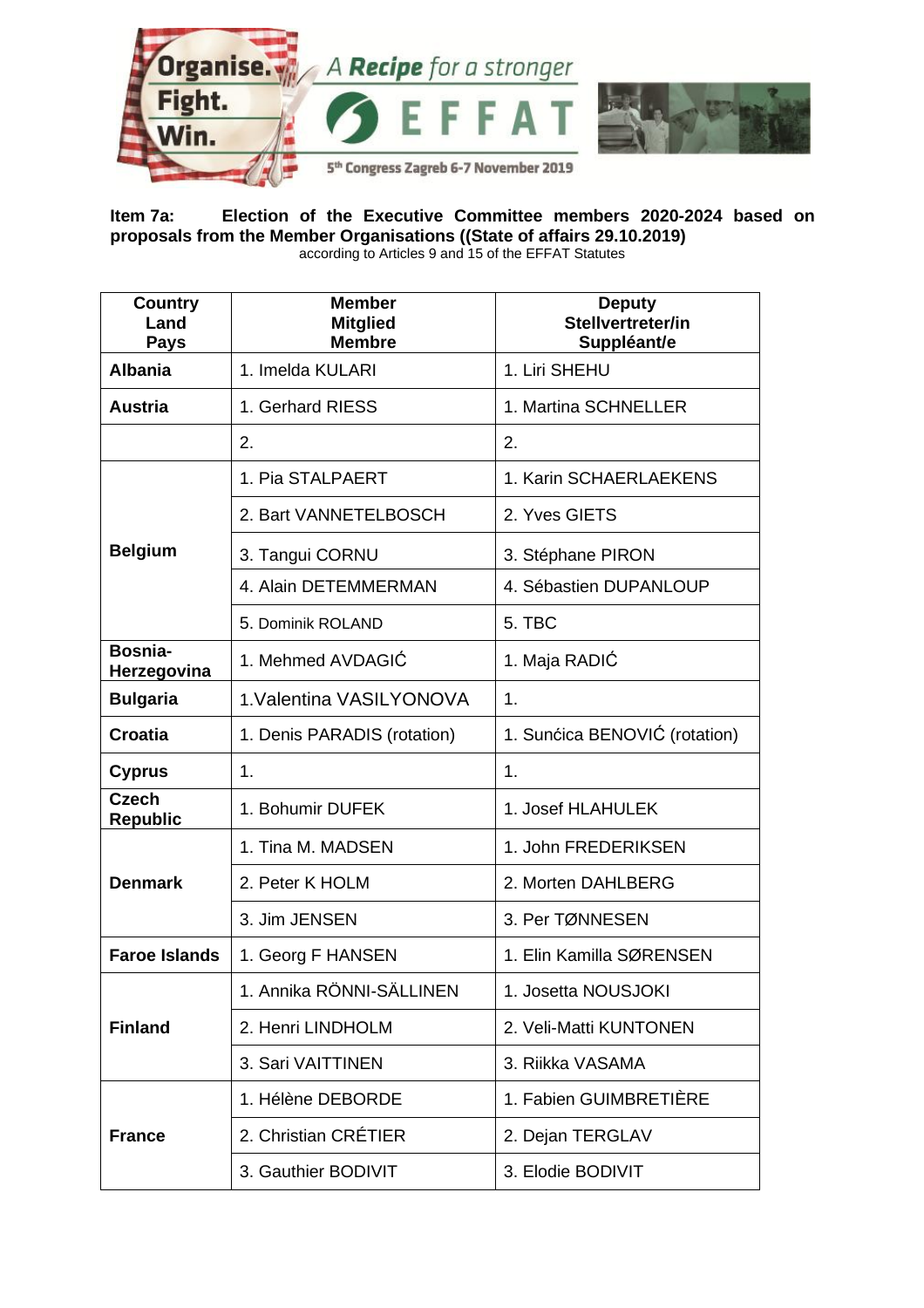Organise. A Recipe for a stronger

c

E.

 $\overline{\mathbf{A}}$ 

Fight.

Win.



5<sup>th</sup> Congress Zagreb 6-7 November 2019

¢,

|                                  | <b>STATES AND</b>    |                          |
|----------------------------------|----------------------|--------------------------|
| Germany                          | 1. Holger BARTELS    | 1. Thomas HENTSCHEL      |
|                                  | 2. Guido ZEITLER     | 2. Micha Heilmann        |
|                                  | 3. Freddy Adjan      | 3. Julia Grimme          |
|                                  | 4. Claudia Tiedge    | 4. Peter Buddenberg      |
|                                  | 5. Melanie Mörchen   | 5. Joachim Langecker     |
|                                  | 6. Peter Schmidt     | 6. Stefan Münkel         |
| <b>Great Britain</b>             | 1. Joe CLARKE        | 1.                       |
|                                  | 2. Susan FITZGERALD  | 2.                       |
|                                  | 3. David GILL        | 3.                       |
|                                  | 4. Eamon O'HEARN     | 4. Charlotte NICHOLS     |
| <b>Greece</b>                    | 1.                   | 1.                       |
| <b>Hungary</b>                   | 1.                   | $\mathbf{1}$ .           |
| <b>Ireland</b>                   | 1. Gerry MCCORMACK   | 1. Michael BROWNE        |
| <b>Iceland</b>                   | 1.                   | 1.                       |
| <b>Italy</b>                     | 1. Giovanni ARRETINI | 1. Claudio PAITOWSKY     |
|                                  | 2.                   | 2.                       |
|                                  | 3.                   | 3.                       |
|                                  | 4.                   | 4.                       |
| <b>Kosovo</b>                    | 1.                   | 1.                       |
| Latvia                           | 1.                   | 1.                       |
| Lithuania                        | 1. Gražina GRUZDIENE | 1. Raimondas TAMOSAUSKAS |
| Luxembourg                       | 1.                   | 1.                       |
| <b>North</b><br><b>Macedonia</b> | 1.                   | 1.                       |
| <b>Malta</b>                     | 1. Jason DEGUARA     | 1. Kenny MUSCAT          |
| <b>Montenegro</b>                | 1. Veljko BAOSIC     | 1. Musa MILIC            |
| <b>Netherlands</b>               | 1. Patrick MEERTS    | 1. Inge POST             |
|                                  | 2. Jos HENDRIKS      | 2. Corry VAN VELZEN      |
|                                  |                      |                          |